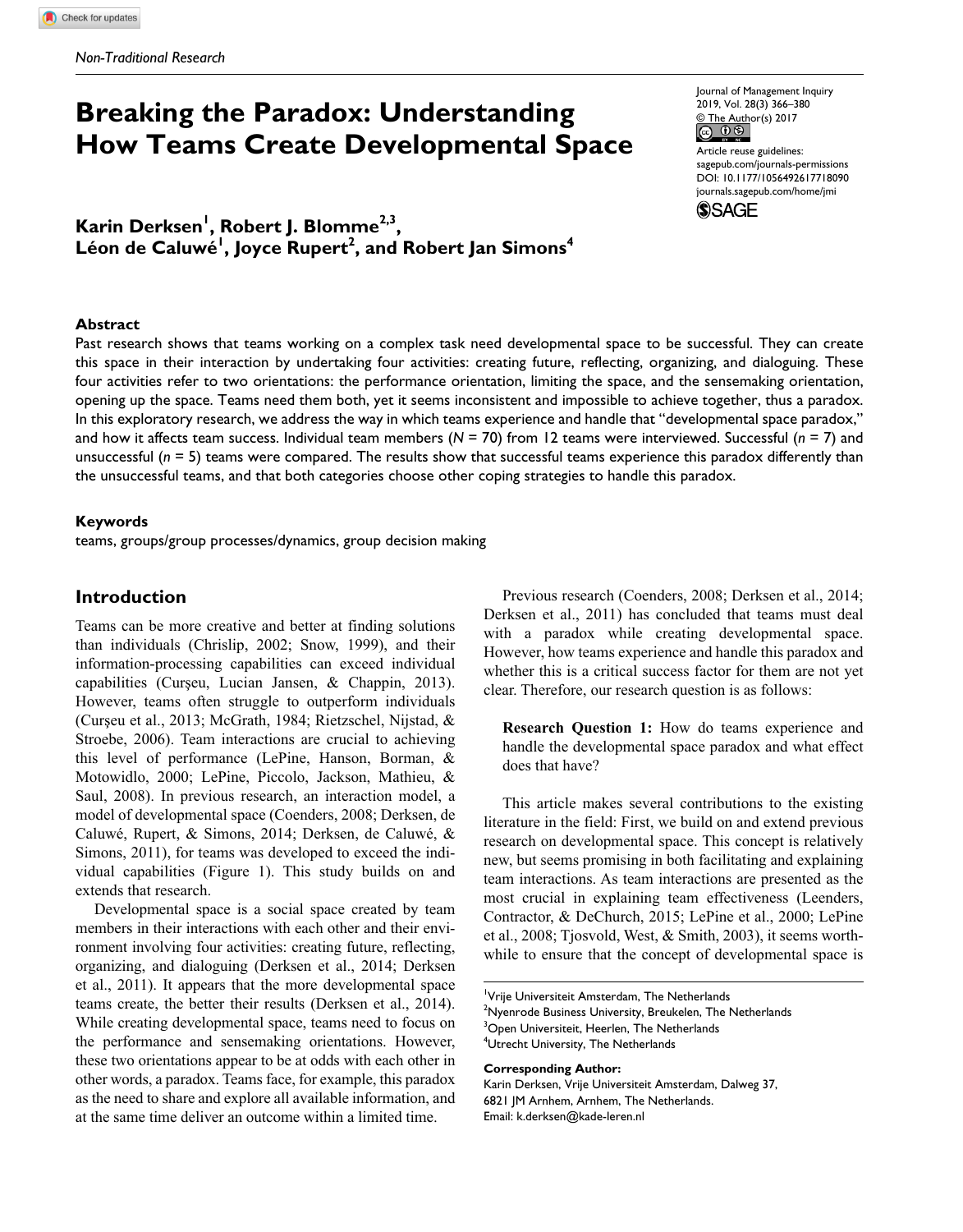

**Figure 1.** Model of development space (Derksen, de Caluwé, & Simons, 2011).

more robust. Derksen et al. (2014) claim that the way teams experience and handle the developmental space paradox is a critical factor for success, but this has not yet been empirically tested. Second, we expand the theory on paradoxes. While there is a rapid growth of research on paradoxes, the commonalities across studies remain unclear (Lewis & Smith, 2014), with each study presenting its own solutions to handling paradoxes. We will present an overview of this literature and empirically test the findings. Finally, the literature on paradoxes focuses on the analysis of what paradoxes are, or on specific paradoxes, for example, ambidexterity, and on how organizations, leaders, and managers can "manage" paradoxes. As organizations are tending to work increasingly with teams and team life in itself is full of paradoxes (K. Smith & Berg, 1997), it seems important to determine how teams experience and handle paradoxes. This is the focus of our research.

In this study, a team is defined as a group working together on a complex task. We focus on a complex task for two reasons: First, the task is a key factor in team processes and team performance (Antoni & Hertel, 2009). Teams tend to function quite differently depending on their task (Mathieu et al., 2008). Second, tasks are becoming increasingly complex and because teams have the potential to outperform individuals in solving complex tasks (Cummings & Worley, 2009; Goleman, Boyatzis, & McKee, 2002; Gratton, 2007; Miron-Spektor & Argote, 2008; Pacanowsky, 1995), there is a growth in teams working on complex tasks. In the literature, many characteristics related to task complexity have been identified (Byström & Järvelin, 1995). In this study, a complex task involves creating new knowledge or new

combinations of existing knowledge (Corso et al., 2001; Kessels, 2004), meaning that the task is at least nonrepetitive, not a priori determinable, and presents a number of alternatives in relation to its execution (Byström & Järvelin, 1995; Payne, 1976).

In relation to the theoretical background, we will first briefly explain the central concepts of "paradox," the developmental space paradox, and handling paradoxes. This will be followed by the presentation of our research method, the reporting of our results, a discussion of the findings, and our conclusions.

# **Theoretical Background**

# *A Paradox*

A paradox consists of two contradictory interrelated elements that seem inconsistent and impossible to achieve together, which persist over time (Lewis, 2000; W. K. Smith & Lewis, 2011). Handling paradoxes is not an "either-or" issue but requires the adoption of a "both-and" stance (Jules & Good, 2014). A paradox is more like two sides of the same coin (Handy, 1994; Simons, 1999). In other words, a paradox has two main characteristics: (a) it consists of two contradictory interrelated elements in relation to which we experience a tension, and this tension often makes us feel uncomfortable; (b) it persists over time, meaning that the tension will always be there. We might ignore or choose only one side, but we can only achieve a sustainable result by embracing both (Beech, Burns, de Caestecker, MacIntosh, & MacLean, 2004; Cameron, 1986, 2008; Lewis, 2000; Lewis & Smith, 2014; Lüscher & Lewis, 2008; Miron-Spektor & Argote, 2008; Miron-Spektor, Gino, & Argote, 2011; Poole & Van de Ven, 1989; W. K. Smith & Lewis, 2011). However, embracing both means living with inconsistency, which seems difficult for us (Kahane, 2010; W. K. Smith & Lewis, 2011).

Nevertheless, it has been found that the tension of a paradox leads to the following benefits: it keeps teams alive (Cameron, 1986; Hoebeke, 2004); it is a trigger for change, creativity, and the discovery of new unconventional routes (Lewis, 2000; Lüscher & Lewis, 2008; Miron-Spektor et al., 2011); and it is a ubiquitous and persistent force challenging and fueling long-term success (Lewis & Smith, 2014).

# *The Developmental Space Paradox*

Teams create developmental space by interacting with each other and their environment (Coenders, 2008; Derksen et al., 2011): "In the optimal developmental space, team members feel free to speak up. They trust each other and dare to put forward different viewpoints. They are able to openly discuss these different, sometimes conflicting, ideas" (Derksen et al., 2014, p. 279). In this process, the members also utilize each other's strengths. Teams create this space by undertaking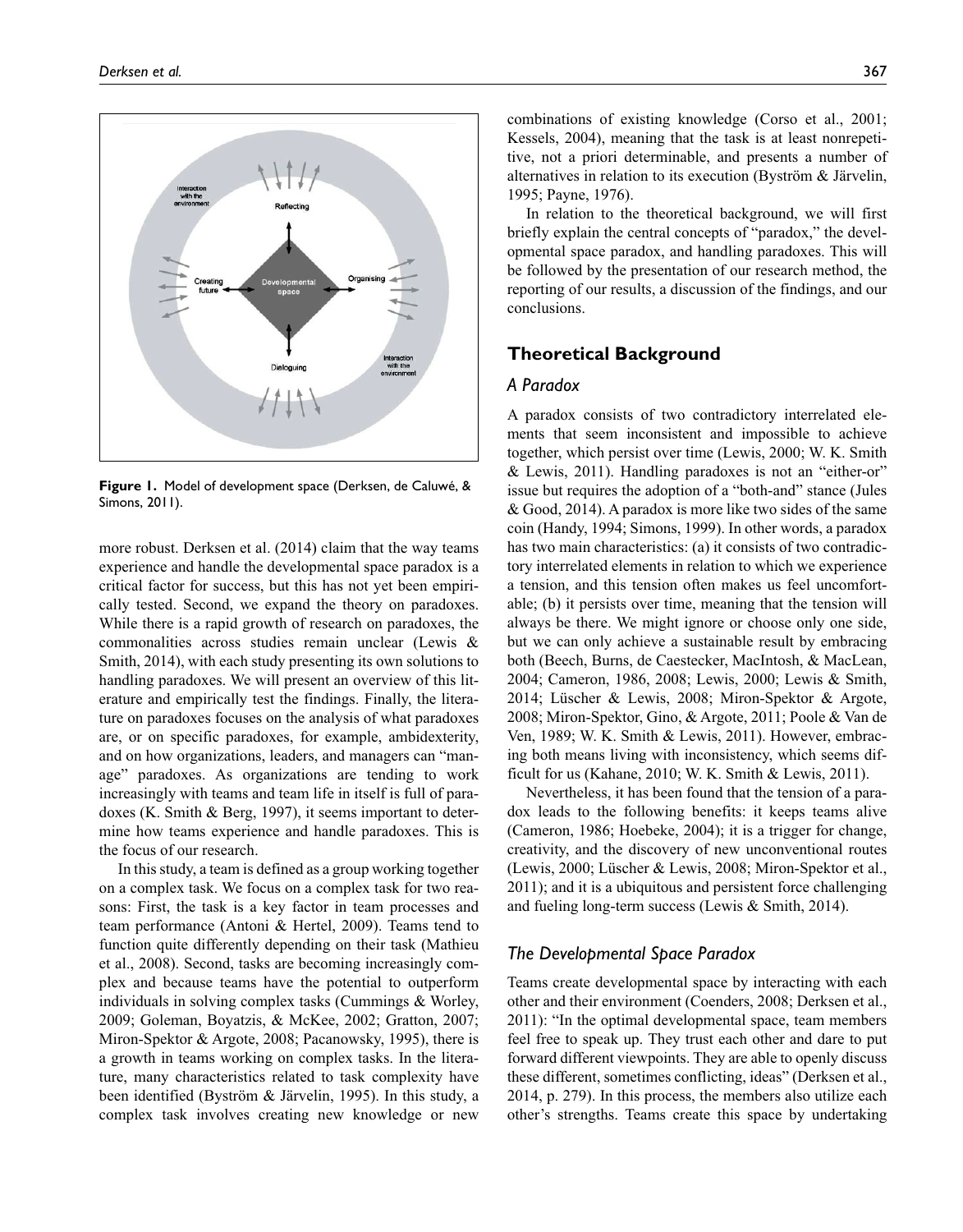|                      | Developmental space                                                                                                                    |                                                                                                                 |                                                                                                                                                                            |                                                                                                  |  |
|----------------------|----------------------------------------------------------------------------------------------------------------------------------------|-----------------------------------------------------------------------------------------------------------------|----------------------------------------------------------------------------------------------------------------------------------------------------------------------------|--------------------------------------------------------------------------------------------------|--|
| The activities       | Creating future                                                                                                                        | Organizing                                                                                                      | Dialoguing                                                                                                                                                                 | Reflecting                                                                                       |  |
| Is about             | The shared point on<br>the horizon                                                                                                     | Planning and<br>coordination                                                                                    | Searching for shared<br>reason                                                                                                                                             | Evaluation and<br>multiperspective                                                               |  |
| Teams for example    | Formulate a shared,<br>$\bullet$<br>intriguing, and<br>urgent question.<br>Formulate a shared<br>$\bullet$<br>desired result.          | • Make SMART<br>agreements.<br>Divide tasks.<br>Keep their<br>$\bullet$<br>budget in mind.<br>Guard their time. | Ask critical questions.<br>٠<br>Are curious to<br>٠<br>understand exactly<br>what is meant.                                                                                | • Evaluate the process<br>and results.<br>Search for different<br>(conflicting)<br>perspectives. |  |
| The expected paradox | Performance orientation<br>• Accelerate<br>Result driven<br>Focusing<br>Giving answers<br>Fixing<br>Looking forward<br>Action oriented |                                                                                                                 | Sensemaking orientation<br>Slow down<br>Postpone the direction<br><b>Broadening</b><br>Asking questions<br>Enquiring<br>Standing still (or looking back)<br>Think oriented |                                                                                                  |  |

**Table 1.** Developmental Space, Based on Derksen, de Caluwé, and Simons (2011), and Derksen, de Caluwé, Rupert, and Simons (2014).

four activities (Table 1): creating future, reflecting, organizing, and dialoguing (Coenders, 2008; Derksen et al., 2011). Developmental space is highly dynamic, and varies depending on the situation and the moment. Previous research has shown that when teams create more developmental space, they are significantly more satisfied with their results (Derksen et al., 2014).

The four activities comprise two orientations: a performance and a sensemaking orientation, which seem diametrically opposed (Coenders, 2008; Derksen et al., 2014; Derksen et al., 2011). "The performance orientation, with creating future and organizing, limits the space by focusing, while the sensemaking orientation, with reflecting and dialoguing, stretches the space by opening-up" (Derksen et al., 2011, p. 262). The performance orientation concerns speeding up, narrowing down, and finding answers as quickly as possible, whereas the sensemaking orientation concerns slowing down, broadening, searching for alternatives, and asking questions. Derksen et al. (2014) find evidence to suggest that teams need both orientations to achieve the best results, and they suggested a follow-up study to determine how teams experience and handle this paradox.

# *Handling a Paradox*

Research findings on how individuals handle paradoxes are not unanimous, and they are even less in agreement about how teams handle paradoxes. Therefore, we will first present an overview of the suggestions found in the literature about handling paradoxes (Figure 2). Handling paradoxes seems to involve a process of making choices, consciously or unconsciously, in which each choice influences the next step taken.

Bringing the outcomes of the different studies together, we can discern the following steps: (a) recognizing the paradox, (b) responding to the paradox, and (c) deploying coping strategies (Figure 2).

The process starts with the question of whether the paradox is recognized. A "yes" or "no" answer leads to different responses to the paradox, the second step in the process. People experience and react differently to paradoxes, which according to Miron-Spektor et al. (2011) depends on their paradoxical frame.

Some people experience paradoxes as uncomfortable and threatening: They are described by Miron-Spektor et al. (2011) as not having an activated paradoxical frame. Such people want to consciously or unconsciously avoid and evade the uncomfortable tension as quickly as possible (Jay, 2012; Lewis, 2000; K. Smith & Berg, 1997). To do so, they employ defensive coping strategies such as repression, denial, choosing one side, or splitting the two sides of the paradox (Fredberg, 2014; Lewis, 2000; Vince & Broussine, 1996). These defensive strategies are dysfunctional because avoiding a paradox means getting stuck in a vicious circle (Jay, 2012; Lewis, 2000; Pacanowsky, 1995; K. Smith & Berg, 1997). By defending oneself and attempting to get rid of the uncomfortable tension, people tend to choose the pole that supports their preference (Lewis, 2000), satisfying the need for consistency and uncertainty reduction (W. K. Smith & Tushman, 2005). Supporters of each side do not see " . . . that both views are accurate, but incomplete" (Pacanowsky, 1995, p. 45).

Levinthal and March (1993) demonstrate the risks of choosing one side, which leads to two traps related to the paradox of "organizational ambidexterity" (O'Reilly &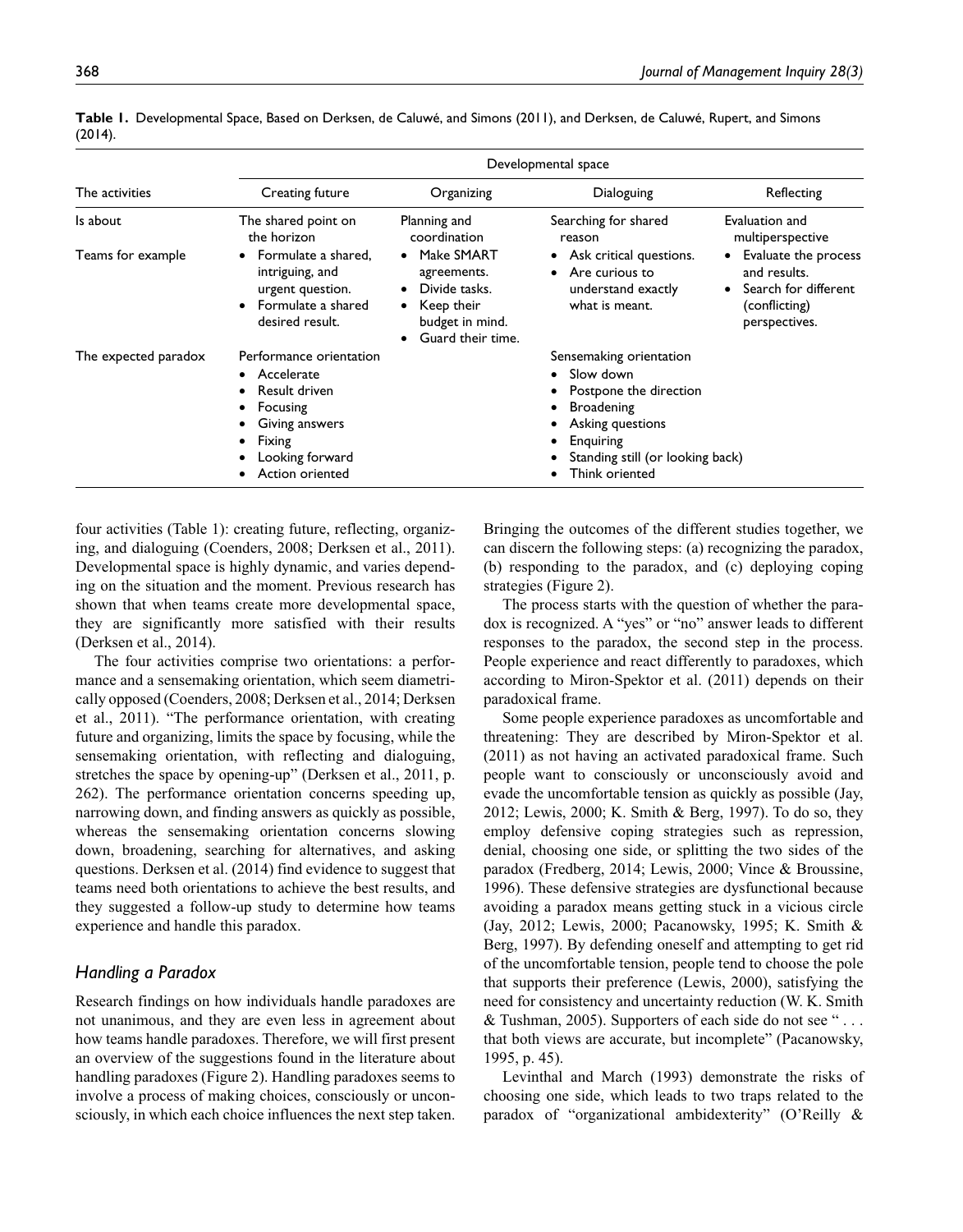

**Figure 2.** Summary of the process of handling paradoxes.

Tushman, 2011)—a well-known paradox that resembles the developmental space paradox. The first of these is the failure trap, where failure leads to excessive exploration and ultimately to commercial nonviability. The second of these is the success trap, where success seduces people into focusing completely on exploitation, leading them to becoming stuck with one product and one market.

Other people feel that they have to live with the tension and embrace the two poles of the paradox (Clegg, Vieira da Cunha, & Pina e Cunha, 2002; Fredberg, 2014; Lewis, 2000; Lüscher & Lewis, 2008; Miron-Spektor et al., 2011; Papachroni, Heracleous, & Paroutis, 2015; W. K. Smith & Tushman, 2005). According to Miron-Spektor et al. (2011), they have an activated paradoxical frame, and this encourages "paradoxical inquiry, in which a problem is identified, its contradictory elements and their links are revealed and explored, and alternative solutions are found and tested" (p. 230). In this case, tensions are seen as an opportunity for and invitation to creativity and unconventional lines of thought (Beech et al., 2004; Lüscher & Lewis, 2008; Miron-Spektor et al., 2011).

The coping strategies employed are more like an "exploratory cyclical journey," as Lewis (2000) describes the process. This includes strategies such as "reinforcing each other," "giving shared meaning," and "sparring as a collaborative process of working through paradox" (Lüscher & Lewis, 2008). These strategies focus on exploring, examining, asking different kinds of questions, and, thus, sensemaking together. Others suggest combining or synthesizing the two

sides (Jarzabowski, Lệ, & Van de Ven, 2013; Simons, 1999; W. K. Smith & Tushman, 2005), while balancing the tension seems another coping strategy (Cameron, 1986; Heracleous & Wirtz, 2014; March, 1991; Miron-Spektor et al., 2011). Here, it is not about finding a balance as such but about a constant and continuous play of balancing; in other words, it is about a dynamic equilibrium (W. K. Smith & Lewis, 2011). Another strategy entails differentiating and integrating (Clegg et al., 2002; Miron-Spektor et al., 2011; W. K. Smith & Tushman, 2005). Differentiating involves recognizing and reinforcing the differences. This encourages less rigid commitment to existing ideas and a more open belief in and generation of new ones. Integrating, in contrast, entails the team shifting to other levels of analysis to identify possible linkages and synergies. This strategy seems paradoxical in itself, and therefore may be less feasible. Finally "splitting" (Lewis, 2000; W. K. Smith & Lewis, 2011) is another possible coping strategy. This strategy can be both defensive and accommodating. Splitting may be done in different departments, such as a product department and a research and development department, or over time by paying attention to creating future (part of the performance orientation) first and evaluating (part of the sensemaking orientation) afterward. In all the accommodation strategies mentioned, the differences coexist in a state of tension, except for synthesizing and sometimes splitting. By reducing or removing the tension, the abovementioned advantages of the tension expire. Therefore, splitting may be deadly (Hoebeke, 2004).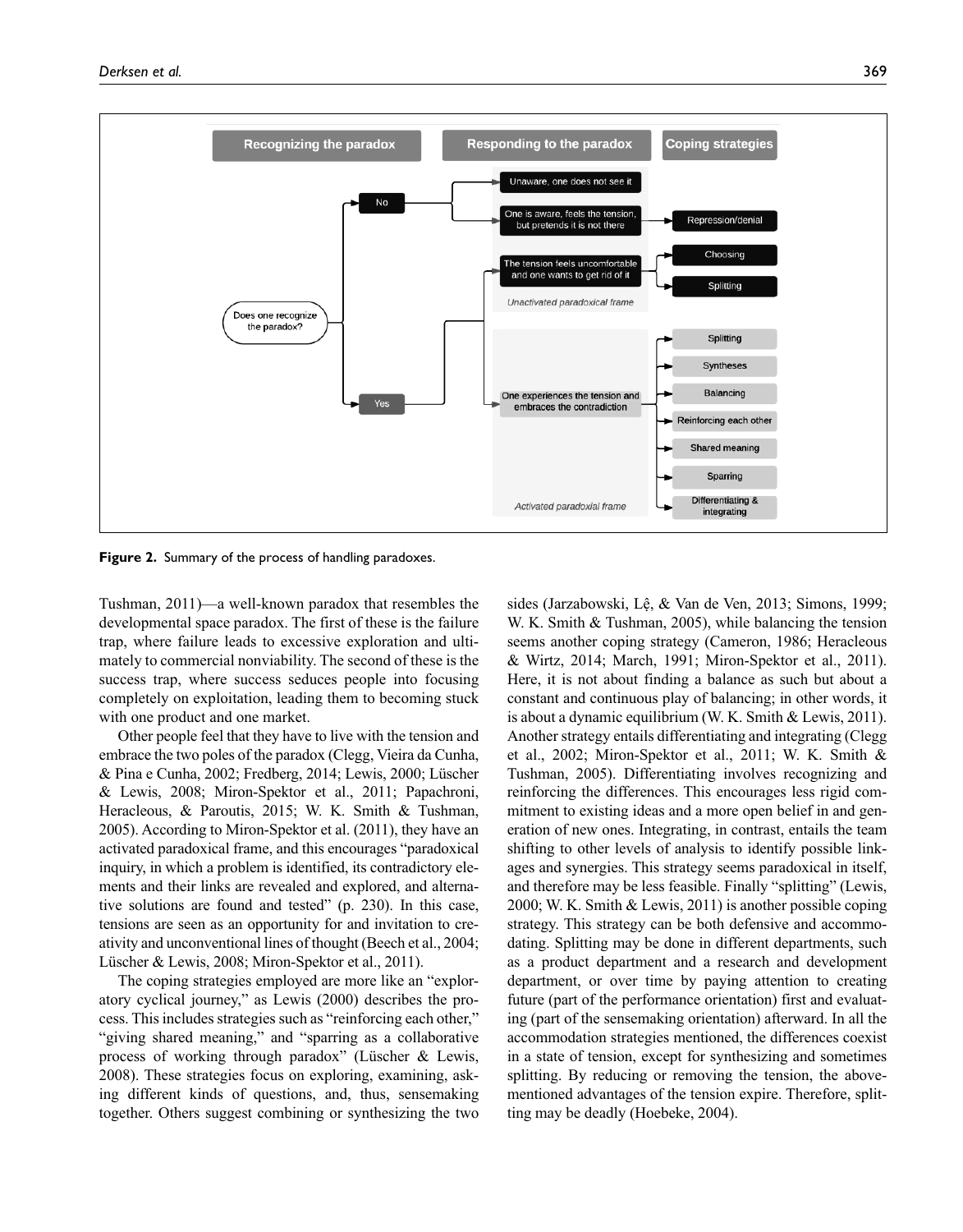Now that we have an overview from the literature on how paradoxes in general can be experienced and handled, we are curious how teams experience and handle the developmental space paradox.

# **Method**

A qualitative approach was adopted for this exploratory research. We conducted a multiple case study research using interviews as the method of data collection. This approach was chosen as it is suitable for a better understanding of complex social phenomena and offers a holistic and meaningful view of team behavior (Yin, 2014). In research in common, reliability and validity are criteria which are used to reflect the quality of research studies. These criteria originate from the quantitative research paradigm, and can also be used for qualitative research according to Patton (2002). However, Healy and Perry (2000) argue that the quality of a study in each paradigm should be judged by its own paradigm's terms. To be more specific with the term of reliability in qualitative research, Lincoln and Guba (1985) use "dependability." In relation to the validity criterion, Creswell and Miller (2000) argue that the validity is affected by the researcher's perception of validity in the study and his choice of paradigm assumption, and is not a criterion which can be transferred directly from quantitative research methods to qualitative research methods. As such, there was a need for the development of concepts of validity and reliability applicable for the qualitative paradigm what qualitative researchers consider to be more appropriate terms, such as quality, rigor, and trustworthiness (see, for example, Davies & Dodd, 2002). Hence, this has led to the development of new terms for words such as validity and reliability to reflect the conceptions and paradigms as used in qualitative research. While the terms *reliability* and validity are essential criteria for the quality in quantitative paradigms, in qualitative paradigms the terms credibility, transferability, dependability, and confirmability are becoming more the essential criteria for quality (see, for example, Guba & Lincoln, 1994). As such, we will use these criteria in our research study. Below, we explain how we met these four criteria.

### *Participants*

The sample consisted of  $N = 12$  teams with a total of  $N = 70$ team members. Of these, there were seven successful teams with 36 team members and five unsuccessful teams with 34 team members (Table 2). All team members were highly educated. Some of the teams worked in two different higher education organizations and varied from teaching teams to work groups with a specific task, for example, developing a new curriculum. The other teams worked in two different youth care organizations and varied from care teams to human resources development teams to work groups with a specific task.

**Table 2.** The Sample.

| Team | Members                      | Men | Women |
|------|------------------------------|-----|-------|
|      | Successful teams $(N = 7)$   |     |       |
| A    |                              |     |       |
| В    | 8                            |     |       |
| C    |                              |     | 3     |
| D    |                              |     | 7     |
| Е    | 6                            |     | 2     |
| F    |                              |     |       |
| G    |                              |     | 7     |
|      | Unsuccessful teams $(N = 5)$ |     |       |
| н    |                              |     |       |
|      |                              |     |       |
|      | 10                           | 6   |       |
| κ    |                              |     |       |
|      |                              |     |       |

Three teams (H, J, K) were part of the organizational structure and had worked together as a team on a daily basis for years. The other nine teams were created specifically to fulfill their complex task and had started working together between 3 and 12 months before we interviewed them. Thus, the teams were diverse but were all situated in nonprofit organizations and, as mentioned above, all team members were highly educated. In relation to the transferability of the results, we will describe the research context as precisely as possible. Those who wish to "transfer" the results may then judge the appropriateness of that transfer (Guba & Lincoln, 1994). Furthermore, in relation to dependability, the teams were not exposed to changes in context during our research, and therefore the requirements for dependability were also met (Guba & Lincoln, 1994).

### *Procedures*

*Sampling procedure.* Higher management of the two youth care organizations and the two higher education organizations was asked to choose successful and unsuccessful teams for participation. The criteria we gave the higher management were as follows: (a) successful teams perform well on the task and collaborate well, whereas unsuccessful teams do not perform well on their task and do not collaborate well (West & Hirst, 2005); (b) a team consists of two to 10 people (Belbin, 2010; West  $\&$ Hirst, 2005); (c) team members work together on a complex task, as described in the introduction, such as designing an entirely new curriculum for a faculty in higher education and starting a "sales" team within a youth care organization.

As we had criteria for the sample selection, we used a nonprobability purposive sampling technique (Patton, 2002).

*Research approach.* Every team member was interviewed individually. We chose a semistructured interview because we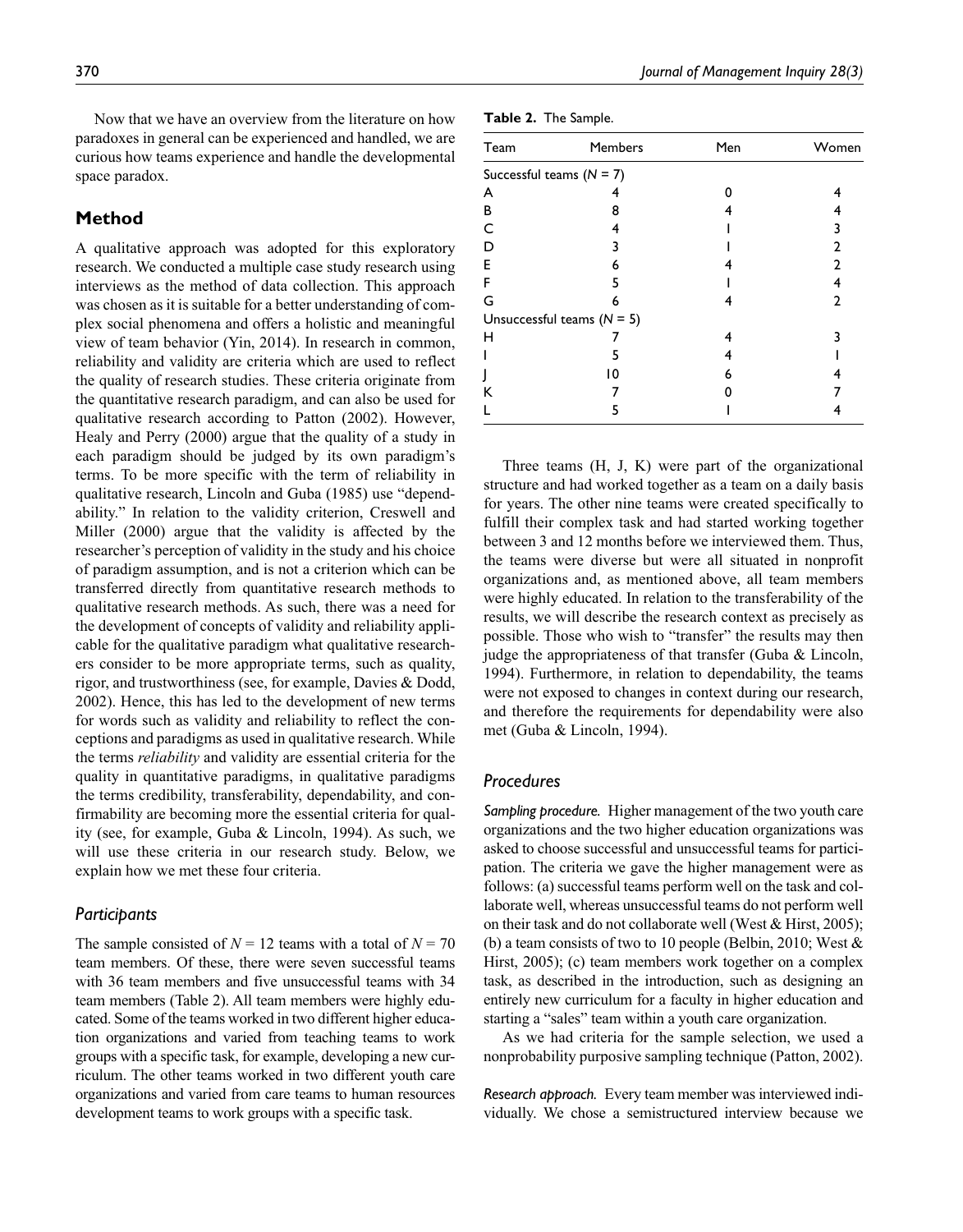wanted to focus on specific subjects and had specific questions for which we wanted answers. At the same time, we wanted to explore the insights of interviewees about certain events in more depth (Yin, 2014), and how they experience and handle the developmental space paradox within their team. As we were looking for the effects of handling that paradox, we also compared "successful and unsuccessful" teams (Brinkerhoff, 2002). The teams, however, did not know that their success or lack of it had been judged by their higher management.

The interviewees were told that all information would be dealt with anonymously. The interviews were audiotaped, transcribed, and checked for accuracy by the interviewee. We summarized the results for each team separately, and had a separate meeting with each team where we gave them feedback. In this way, we were also able to check and interpret the outcomes together with each team. This enhances the credibility of our results; the participants themselves are the only ones to legitimately judge the credibility (Guba & Lincoln, 1994).

Two researchers conducted the interviews. They started by working together, interviewing each of the team members of the first two teams. They then conducted interviews separately, afterward checking and discussing these interviews together to make sure that they were working in a similar manner. Working in this manner with two researchers is known to enhance confirmability (Guba & Lincoln, 1994).

*Semistructured interviews.* As we wanted to determine how team members experienced and handled the developmental space paradox, in the first part of the interview, we asked open questions about the team and collaboration (e.g., What is your assignment and goal as a team? How would you describe your collaboration? What difficult moments did you experience in your collaboration? Were there moments when you did not agree with each other and why?). Interviewing has the disadvantage that we are dependent on what team members themselves report on their activities and how they handle the paradox of developmental space. However, interviewing every team member separately probably gives a fairly good idea of what the teams did and did not do.

As we were specifically interested in the developmental space paradox, in the second part of the interview, we explained the model of developmental space and the expected tension between the performance and sensemaking orientation (see Table 1). We then asked the interviewees whether they recognized these aspects in their team (e.g., Which of the four activities do you practice as a team and how do you practice them? Does the tension between the performance and sensemaking orientation play in your team, and how does your team handle this?). By informing the interviewees about the developmental space paradox, we risk that the interviewees recognize the paradox only because we mentioned it. However, we were not sure if we would gain enough information on how teams experienced and handled the developmental space paradox if we would not introduce

it to them. Therefore, we decided to take this risk and take this into account while analyzing the data.

### *Data Analysis*

A template analysis was chosen because it is appropriate for analyzing large volumes of rich qualitative data and helpful in an exploratory research (Crabtree & Miller, 1999; King, 2012). Developing a coding template is the central technique. The analysis started with a limited number of predefined codes, and the template was revised in response to the concerns arising from the data, as is common in template analysis (King, 2012; Waring & Wainwright, 2008). We thus coded both deductively and inductively, as is recommended in the literature (Braun & Clarke, 2006; Joffe, 2012; King, 2012). We used four steps in analyzing the data as described below (King, 2012) .

As a *first step*, we coded the data in NVivo by hand using the predefined codes. The first code was developmental space, because creating that as a team seems to be a precondition for experiencing the developmental space paradox in the first place. In relation to developmental space, we also used four subcodes—creating future, organizing, reflecting, and dialoguing. As developmental space assumes that there is a way of collaborating within a team, this also became a predefined code. The last predefined code was the developmental space paradox (see Table 3).

As a *second step*, we developed an initial template. With setting up an initial template, each code became a node in NVivo. Looking more closely at the outcomes of the codes, we concluded that to gain more insight into how the teams experienced and handled the developmental space paradox, we needed another template.

After this, a *third step*, the creation of the final template was conducted. Once the initial template had been created, the data analysis moved through an "iterative process" (King, 2012, p. 430) in which the initial template was applied to the complete set of interview transcripts, and further revised and refined. This iterative process, based on the research question, is common in template analysis (King, 2012). To do this, we used words and their conjugations that could be connected to the developmental space paradox (see Figure 3). These were words related to tempo and time, because the developmental space paradox is about slowing down and speeding up (see Table 4). Other words were related to tensions within the team or to its sense of direction, insofar as the developmental space paradox is also about narrowing down and opening up.

Finally as a *fourth step*, we looked for "balance," "balancing," and "combining" or "combination," because it was apparent in the data that these terms were sometimes used to point out to the developmental space paradox. Van Dick et al. (2008) emphasizes that following the development of the final template, "it is necessary to move beyond the descriptive nature of the summary towards interpretation and theorization" (p. 45). To make sense of the categories we conceptualized in the final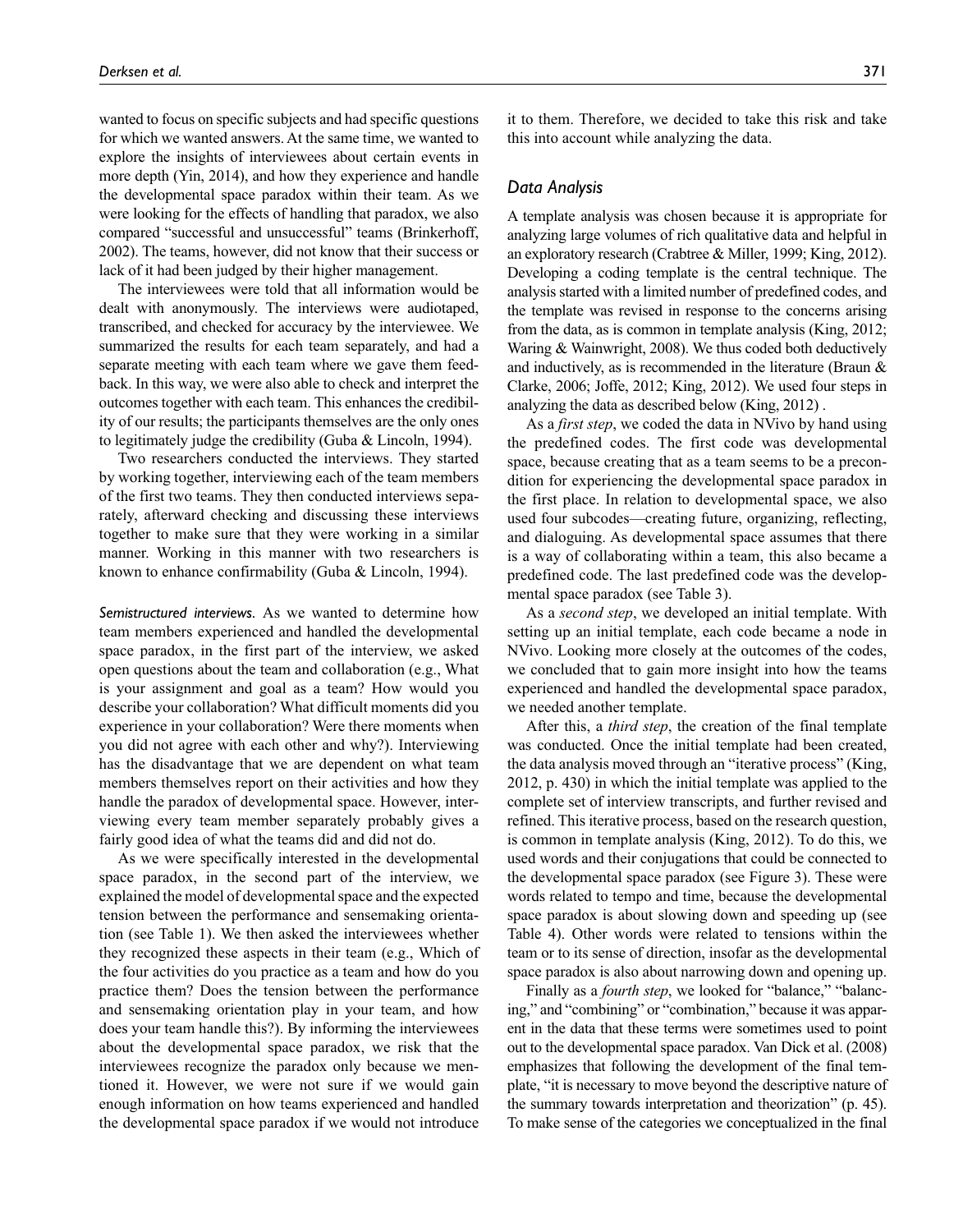| Codes                          | Definition                                                                                                                                                                     | Excerpts                                                                                                                                                                                                                                                                                                                                                                                                                                                                                                                 |
|--------------------------------|--------------------------------------------------------------------------------------------------------------------------------------------------------------------------------|--------------------------------------------------------------------------------------------------------------------------------------------------------------------------------------------------------------------------------------------------------------------------------------------------------------------------------------------------------------------------------------------------------------------------------------------------------------------------------------------------------------------------|
| Developmental<br>space         | Creating developmental space<br>by undertaking the four<br>activities.                                                                                                         | "We do everything. At the moment, our main focus is on creating future, but<br>the other activities contribute to that." (high)<br>"I see that different team members undertake different activities and by doing<br>that as a team we undertake all four activities." (high)                                                                                                                                                                                                                                            |
| Creating future                | Shared point on the horizon,<br>shared question, or desired<br>result.                                                                                                         | "It is very clear where we want to go, what we want to achieve and that also<br>binds us together." (high)<br>"All team members have a different focus and that does not fit well together."<br>(low)                                                                                                                                                                                                                                                                                                                    |
| Organizing                     | Planning and coordination by<br>making SMART agreements,<br>dividing tasks, and<br>monitoring the resources.                                                                   | "We divide practical assignments among team members and deliver on our<br>promises." (high)<br>"We could work more efficiently, for example, we could monitor our time<br>better." (low)                                                                                                                                                                                                                                                                                                                                 |
| Reflecting                     | Evaluation of the process<br>and results and search<br>for different (conflicting)<br>perspectives.                                                                            | "We searched for many different options. We visited different organizations<br>to see how they worked and put all these options next to each other."<br>(high)<br>"We could reflect more, we never evaluate how we are working together as                                                                                                                                                                                                                                                                               |
| Dialoguing                     | Searching for shared reason by<br>asking (critical) questions and<br>being curious what is meant.                                                                              | a team." (low)<br>"There are often moments when someone comes up with a critical question<br>like 'maybe it's just me, but ' and this always leads to a more in-depth<br>and good conversation." (high)<br>"I think we could ask more questions sometimes. For example, someone says<br>that students are not well prepared for practice. Then we sometimes forget<br>to ask where this comes from, or who said this, etc." (low)                                                                                        |
| Collaboration                  | Working together as a team.                                                                                                                                                    | "We have a lot of fun as team and really do operate as a team. We strongly<br>feel we are doing and achieving this together." (high)<br>"We are not one team. Everyone is on his own island and we do not reach<br>other, although we need each other so much." (low)                                                                                                                                                                                                                                                    |
| Developmental<br>space paradox | Friction between moving<br>forward, speeding up,<br>focusing on the results and,<br>on the other hand, slowing<br>down, diverging, looking for<br>alternatives and evaluating. | "We looked at each other and said: we can do this for six more rounds, but<br>now we just have to take a decision." (high)<br>"We tend to look at things in a very practical way. I would like to look at it<br>from a distance to get an overview of everything and be sure we are going<br>in the right direction." (low)<br>"We do things fast. We are action driven at the expense of precision." (low)<br>"What I like is our combination of thinking things through theoretically and<br>being productive." (high) |

**Table 3.** The Predefined Codes, Their Definitions, and Examples of Excerpts.

template, we selected those connected to the developmental space paradox, resulting in 113 excerpts in total. We then searched for repeated patterns of meaning in the excerpts (Braun & Clarke, 2006; Joffe, 2012) and clustered them. This again was an iterative process, as "analysis involves a constant moving back and forward between . . . , the coded extracts of data that you are analysing, and the analysis of the data that you are producing" (Braun & Clarke, 2006, p. 15). As a final step, within the clusters, we compared the outcomes of the successful and unsuccessful teams.

This detailed description of the procedure followed to check and recheck the data is part of template analysis and also a way of enhancing confirmability (Guba & Lincoln, 1994).

# **Results**

It is time to answer our research question: How do teams experience and handle the developmental space paradox, and what effect does that have? As the differences are primarily related to the level of success of the teams, we mention the teams to which the results relate throughout this section.

We will first present some overall results. We started each interview with the question: "What is your assignment and goal as a team?" In all successful teams, all of the team members had the same idea about their assignment and goal in contrast to the unsuccessful teams. For example, in Team K all seven team members gave a different answer.

Only three (H, J, K) of the 12 teams were "regular" teams, that is, part of the organizational structure and working together as a team on a regular and daily basis. Of the nine specially composed teams, 78% were successful, and of the three "regular" teams, 100% were unsuccessful.

Experiencing the developmental space paradox implies that teams practice all four activities related to developmental space. The successful teams confirmed that they practiced all four activities of the developmental space: 86.1% of the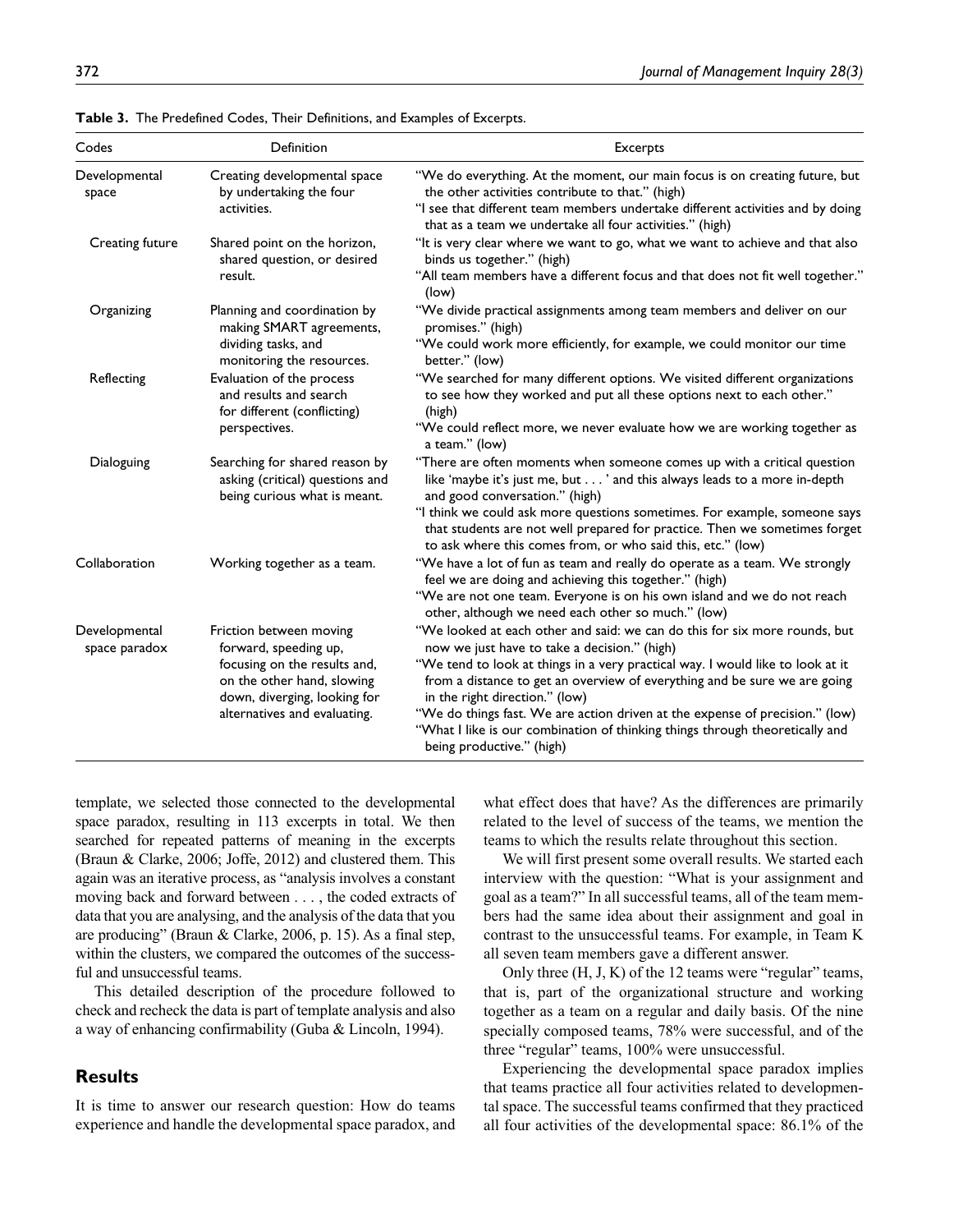

**Figure 3.** The words used searching for excerpts about the development space paradox.

| Words         | <b>Extracts</b>                                                                                                                                                                                                                                                                                                                                                                                                                                                              |  |  |
|---------------|------------------------------------------------------------------------------------------------------------------------------------------------------------------------------------------------------------------------------------------------------------------------------------------------------------------------------------------------------------------------------------------------------------------------------------------------------------------------------|--|--|
| Accelerate    | "For me it was sometimes difficult, because I often wanted to accelerate. However, my personal learning goal is<br>learning to reflect more, so I suppressed my tendency of wanting to speed up."<br>"I think our project manager and substitute project manager were a nice duo. One had enormous pulling power,<br>helping us to accelerate and stay focused on our goal. The other slowing down by involving all team members and<br>always asking them for their ideas." |  |  |
| Disagreements | "We approve of team members disagreeing. Last week, for example, a colleague suggested that it might be an idea to<br>structure our team meeting more, because it was chaotic. The rest of the team recognized and appreciated this."<br>"We often disagree with each other and that is helpful for us. I think we should even organize this more by inviting<br>others, with different ideas and viewpoints, to our meetings."                                              |  |  |

**Table 4.** Example of the Excerpts Selected After the Word Search.

members of successful teams, compared with 8.8% of the members of unsuccessful teams. This corresponds with results from previous research (Derksen et al., 2014; Derksen et al., 2011). In three unsuccessful teams (J, K, L), every member reported that they did not practice all four activities. In four successful teams (A, B, D, F), every member confirmed that they practiced all four activities. In every team, members mentioned that they could have paid more attention to reflecting and dialoguing.

# *The Way Teams Experience the Paradox of Developmental Space*

Although not every team practiced all four activities still from every team, at least one member of every team, and in total 69% of the team members, mentioned something related to the developmental space paradox (see the examples in Table 3), and thus experienced the developmental space paradox. The developmental space paradox was more often recognized in the successful teams: 83.3% of the team members, compared with 52.9% of the team members from the unsuccessful teams (Table 5). Of the total of 113 responses to the developmental space paradox, 71% were given by team members from the successful teams and 29% by team members from the unsuccessful teams. Of all the experiences of the developmental space paradox mentioned, there were three common experiences, referred to by at least one team member from each team. Below, they are described in random order.

*High time pressure and a sense of urgency.* Time pressure seemed to originate outside the team, from a client, a supervisor, or a manager. For some unsuccessful teams, this pressure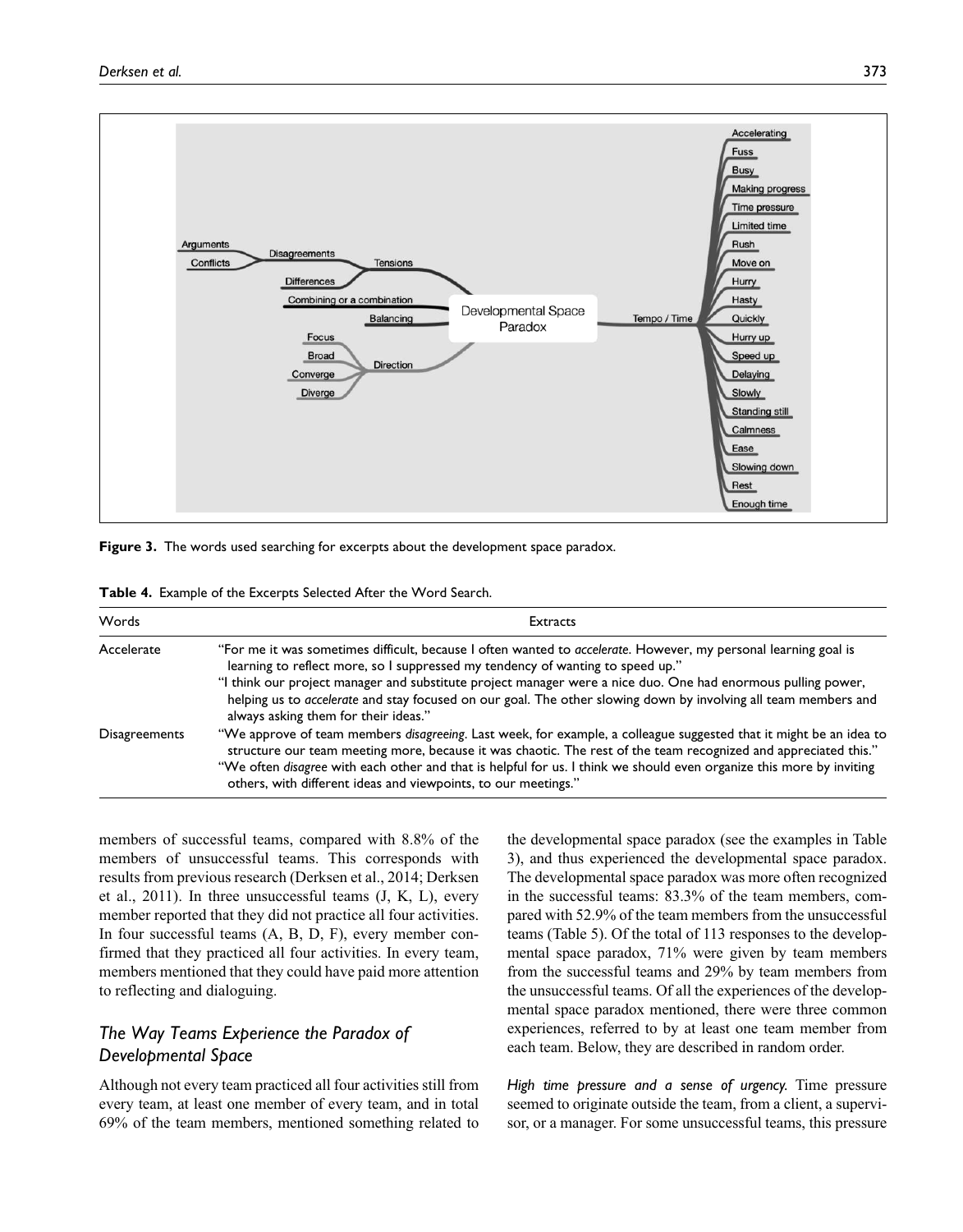|                                                            | Successful teams $(N = 7)$          | Unsuccessful teams $(N = 5)$        |
|------------------------------------------------------------|-------------------------------------|-------------------------------------|
| Team members                                               | 36                                  | 34                                  |
| Yes, we put all four activities into practice              | 31(86.1%)                           | 3(8.8%)                             |
| No, we do not put all four activities into practice        |                                     | 31                                  |
| Members recognizing the developmental space paradox        | 30 (83.3%)                          | 18(52.9%)                           |
| Percentage of responses on the developmental space paradox | 71% (of the total of 113 responses) | 29% (of the total of 113 responses) |

|  | Table 5. Responses to the Developmental Space Paradox. |  |  |  |  |  |
|--|--------------------------------------------------------|--|--|--|--|--|
|--|--------------------------------------------------------|--|--|--|--|--|

made it difficult to devote attention to the sensemaking orientation, and they were encouraged to focus on the performance orientation (I, J, K, L). For example, one team member said, "We really did not have the time for dialoguing and reflecting, we just needed to move on otherwise we would never have delivered the outcomes in time." With the exception of two successful teams (B, F), an evaluation of the team process was never carried out. However, all the teams evaluated their results more or less frequently. Two teams (G, H) planned a few "motivational events" during the year to dialogue and reflect because they did not have time to do so during their regular meetings. One unsuccessful team (L) mentioned the paradoxical situation that time pressure kept them from meeting each other, but not meeting slowed them down, and thus created even more time pressure. Other team members, all from successful teams (A, B, C, D, G), mentioned the time pressure in their team as being helpful. For example, one member of Team B said, "The time pressure helped us to balance. Taking time to search for alternatives and reflect on our approach, but also marking a point somewhere and achieving results in time."

*Uncertainty about the completion of the assignment.* A few unsuccessful teams (H, K, L) mentioned their difficulty in accelerating, because they were uncertain whether they had taken sufficient alternatives into account. These teams seemed to be too perfectionist, risking paralysis or becoming caught in a vicious circle, or avoiding the sensemaking orientation. For example, a team member said, "We have to deal with so many factors and stakeholders, it is so complex, that we have been moving around in circles for months now and do not dare to make a decision." Some of the successful teams had confidence that slowing down would pay off (B, F, G). For example, they invested time at the start in getting to know each other, finding common ground and a shared understanding of their assignment and goal. According to these teams, they then felt they could accelerate. Other successful teams decided together that they had done enough exploring, and felt that they could always change that decision and explore more if needed (B, E).

*Personal qualities related to the four activities of developmental space.* Team members mentioned that while some members preferred to move on, plan, and focus on the result, other members preferred to slow down, ask questions, and bring in

different viewpoints. One person said, for example, "I can lose myself in rethinking things and searching for different options. Luckily we also have team members who are good at focusing on the result and some are very good at planning and monitoring time." The four activities of developmental space seem to be related to personal preferences, or qualities, of the different team members. Some of the successful teams saw these differences as an advantage (A, B, E, F, G), while for some of the unsuccessful teams it was considered a hindrance (H, I, J, L). In the latter case, it led to frustration and subgroup formation within teams. One person said, for example, "We have two islands in our team. One group quickly wants to move on and achieve results and another group wants to slows down and sees hurdles everywhere." For some of the successful teams, these differences seemed to be productive. A quote, for example, "Our project leader is a quick thinker and very result driven. She knows her pitfall is moving too fast and appreciates it when I slow down and ask critical questions."

# *How Teams Handle the Developmental Space Paradox*

To answer this part of our research question, we return to our overview of the literature on handling paradoxes (Figure 2). In that overview, we suggested that handling a paradox consists of three successive steps: recognizing the paradox, responding to the paradox, and applying coping strategies. Our findings support this idea.

In relation to the first step, recognizing the paradox, 69% of the team members recognized the developmental space paradox, and 63% of them were members of successful teams. Thus, within the successful teams, the paradox of developmental space is more often recognized.

Responding to the paradox is the second step. In this step, we see differences related to the successfulness of the teams. The unsuccessful teams appear to pretend that the paradox of developmental space is not there and they want to get rid of it as soon as possible. In contrast, the successful teams appear to accept that they have to deal with both sides and embrace the two sides of the paradox.

The third step concerns the coping strategies. Almost all of the strategies mentioned appear to be used by the teams participating in our research. Some unsuccessful teams consciously or unconsciously denied the paradox. Members of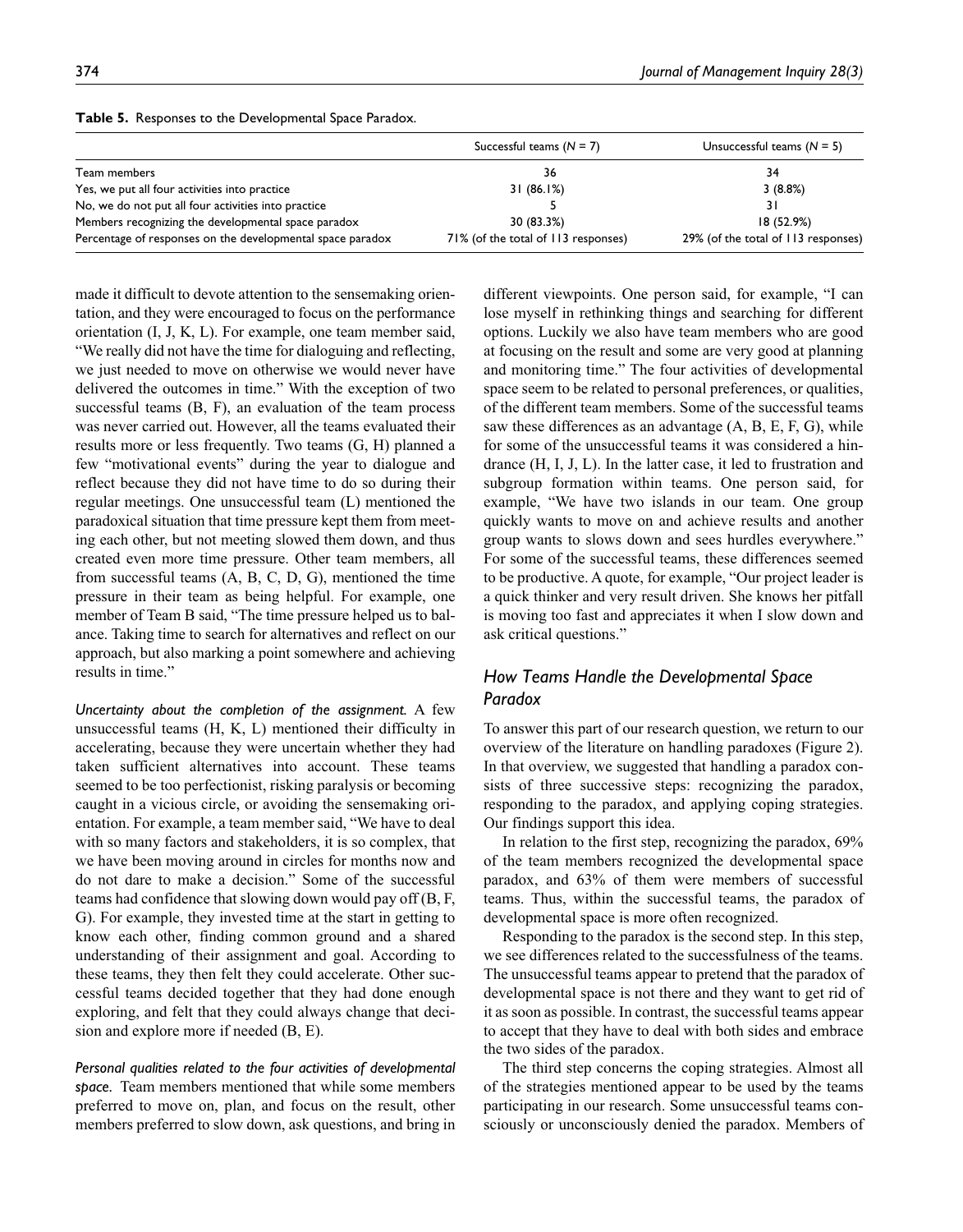| Ways teams experience the developmental<br>space paradox |                                                                             | Unsuccessful teams                                                                                                                    | Successful teams                                                                                                              |  |
|----------------------------------------------------------|-----------------------------------------------------------------------------|---------------------------------------------------------------------------------------------------------------------------------------|-------------------------------------------------------------------------------------------------------------------------------|--|
|                                                          | Time pressure and sense of urgency.                                         | It comes from outside the team, and the team is<br>unable to influence this.                                                          | It comes from outside the team, and the team is<br>able to influence this.                                                    |  |
|                                                          |                                                                             | It shackles and paralyzes the team, or provokes<br>a focus on the performance orientation.<br>The team does not evaluate the process. | It is fruitful and helps balance the performance<br>and sensemaking orientation. The team<br>sometimes evaluates the process. |  |
|                                                          | Uncertainty about completion of the<br>assignment.                          | Afraid of overlooking things and making<br>mistakes, leading to excessive exploration or                                              | Dare to make choices and adjust later on if<br>needed.                                                                        |  |
|                                                          |                                                                             | avoiding it at all.                                                                                                                   | Have the confidence that slowing down will pay<br>dividends later.                                                            |  |
| 3.                                                       | Personal qualities relate to the four<br>activities of developmental space. | It is frustrating that others are different. This<br>divides the team into subgroups, or team<br>members remain individuals.          | It enriches that others are different and using<br>the differences produces better results.                                   |  |

these teams (I, J) mentioned that the paradox was neglected. One team member said, "We did not do anything about the tension. We just moved on as if it did not exist and each team member went their own way." Other team members of unsuccessful teams mentioned that they completely focused on the performance orientation (I, J, K, L). Thus, their coping strategy involved choosing one side.

The successful teams appear to constantly balance the two sides by alternately paying attention to the performance and sensemaking orientations. They openly discuss whether they need to focus on their results and speed up (performance orientation), or need to slow down and diverge (sensemaking orientation). This looks much like the "exploratory cyclical journey" described by Lewis (2000). A related insight seems to be that these teams decide together what they need to do and make this decision based on their shared idea of the assignment and goal, with every team member having an almost identical idea about these, in contrast to the unsuccessful teams. In relation to balancing, the successful teams also seem to apply other coping strategies mentioned in the literature, such as sparring, giving shared meaning, and differentiating. For example, one member of a successful team said,

Every time when we experienced the tension of some team members wanting to move on and others having the idea that we needed to explore more before we could move on, we discussed this in light of our team goal and decided together what we needed to do. We constantly balanced these two sides.

Another member of a successful team said, "Our team was quick to move forward and good at organizing. It helped us to pinpoint the moments and subjects we needed to slow down on and schedule time for that."

Another coping strategy mentioned in the literature is splitting. In practice, this coping strategy seems to be functional at some times and dysfunctional at others. Two teams, one successful (G) and one unsuccessful (H), split the performance and sensemaking orientations by dedicating a few days each year to sensemaking. Only two and a half of the

coping strategies we found in the literature were not used by the teams in our research: syntheses, reinforcing each other, and, in relation to differentiating and integrating, the latter was not used.

# *The Effect of Handling the Developmental Space Paradox in Different Ways*

In the previous section, we described the apparent differences in relation to experiencing and handling the developmental space paradox between the successful and unsuccessful teams. Therefore, we now present a summary of these differences.

In all successful teams, the team members had the same idea about their assignment and goal, in contrast to the unsuccessful teams. Moreover, compared with the unsuccessful teams, the successful teams more often recognize the paradox of developmental space.

For the successful teams, time pressure and a sense of urgency seem helpful in balancing the two orientations of the developmental space. However, for the unsuccessful teams, it seems to paralyze them and lead to denial or to them choosing the performance orientation (see Table 6).

In dealing with uncertainties about completing the assignment, the unsuccessful teams appeared to be afraid of making mistakes. They reported being trapped in the endless exploration of alternatives, or did not engage in exploration at all because they did not feel they had sufficient time. In contrast, the successful teams seemed to explore alternatives and agree to make a decision at some point, trusting that they could always adjust or make changes later.

In relation to the different personal preferences for the four activities of developmental space, the unsuccessful teams experienced these differences as a hindrance: They frustrated them and sometimes led to subgroups forming or team members working as individuals. For the successful teams, the different personal preferences appear productive, leading to better results.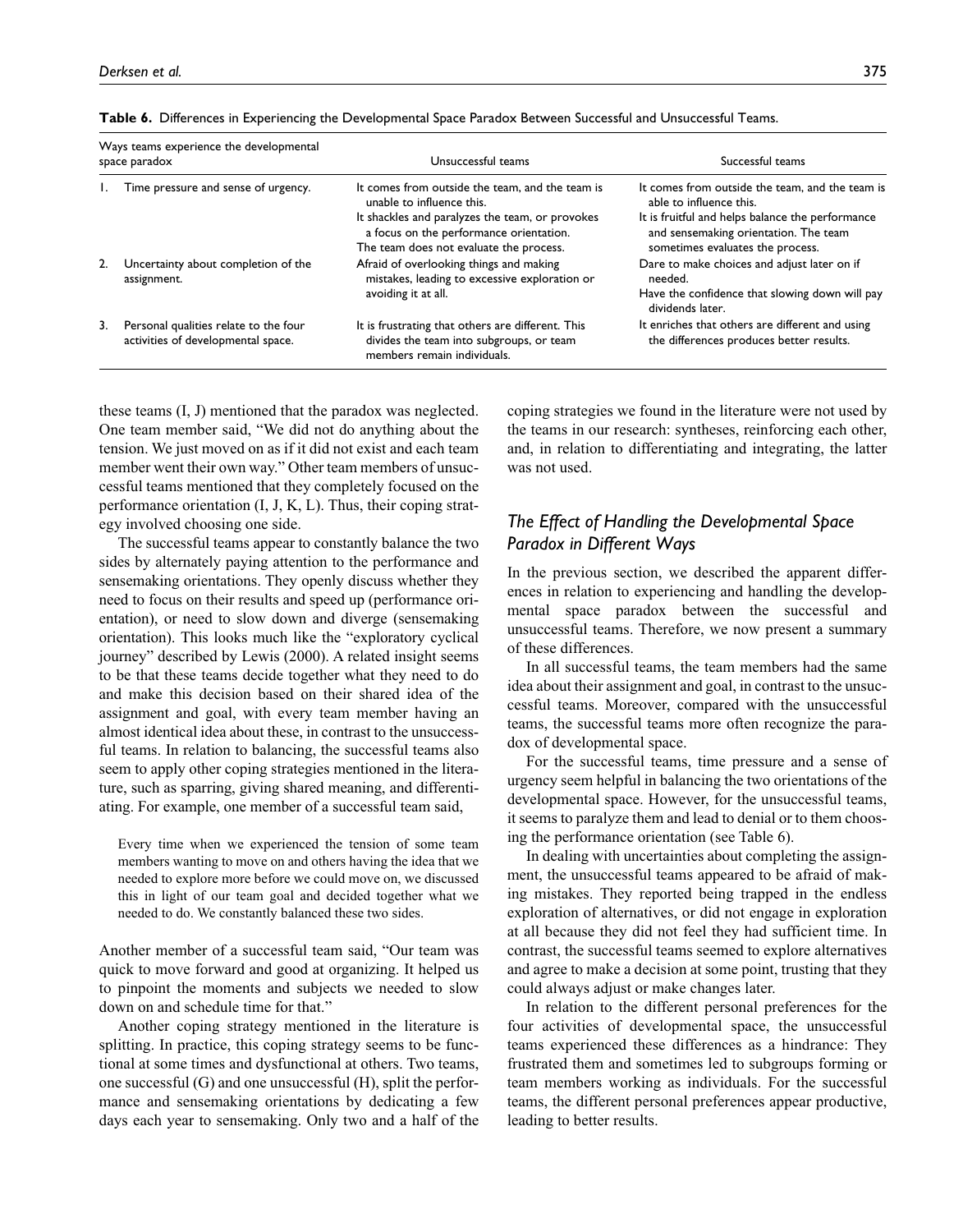# **Discussion**

If we return to our research question, "How do teams experience and handle the developmental space paradox and what effect does that have?" we can roughly outline two ways of handling that paradox: First, the unsuccessful teams seem to deny the paradox and/or choose for the performance orientation. Second, the successful teams seem to balance the two orientations by using their shared goal as a base, with some of them complementing this by planning time for sensemaking.

Below, we will first explore some of the results in greater depth, relating them to various theories and offering suggestions for future research. This will be followed by theoretical and managerial implications, and a discussion of the limitations of our study.

### *A Call for More Reflection and Dialoguing*

It is noteworthy that in every team at least a few members mentioned that they could have paid more attention to reflection and dialoguing. Why are these two activities mentioned by so many, while the other two activities of developmental space, creating future and organizing, are rarely mentioned? Where does this dissatisfaction come from, even in the successful teams?

There are probably several reasons for this: First, this may be associated with the tendency today, at least in our Western society, of organizations and teams to be required to achieve results as quickly as possible. Second, managers might play a key role in this, as they often prioritize short-term over long-term success (Levinthal & March, 1993). They monitor and judge employees based on their achievement of quick results, and they are in turn judged on that basis. In this haste, people feel that they do not have the space to explore and inquire alternatives, to ask for feedback from customers or other relevant parties, or to evaluate how things are being done, in other words, dialoguing and reflecting. Derksen (2016) finds that most leaders practice, for the greater part, creating future and/or organizing activities. These leaders gagged team members who asked critical questions or introduced other perspectives, leading to one-sidedness and frustrated team members.

Third, teams feel uncertain about completion (Mueller, Melwani, & Goncalo, 2011). When have they reflected and dialogued enough? When have enough alternatives been taken into account, explored, or sufficiently evaluated? This leads some teams to excessive exploration, coming close to the failure trap described by Levinthal and March (1993). Other teams do not even have the courage to start. In our study, we observed both reactions in the unsuccessful teams. In contrast, the successful teams in this study felt that they had the space, and they also had the confidence that any decision was temporary, and that they could always change direction or go back and make a different choice, or merely trusted that slowing down would pay dividends later in the process.

interesting to take the regulatory focus into account. Finally, the call for more reflection and dialoguing may correspond with the personal preferences of team members. Members who prefer reflecting and dialoguing may have more need for these activities and may, therefore, have mentioned that their team could have reflected and dialogued more. Thus, it would be interesting to take personal preferences into account in a follow-up study.

(Brockner & Higgins, 2001). In future research, it might be

### *The Paradox Because of Diversity*

In every team, some members mentioned that certain members mainly focused on and represented the sensemaking orientation (or one of the aspects of it), while others focused on and represented the performance orientation (or one of the aspects of it). Thus, the paradox appears to result from the diversity within teams. In some of the successful teams, this diversity helped them handle the developmental space paradox, and in some of the unsuccessful teams, it was an insurmountable obstacle that led to the formation of subgroups, which resembled a "faultline" (Lau & Murnighan, 1998; Meyer, Glenz, Antino, Rico, & Gonzalez-Roma, 2014). A faultline "depends on the compositional dynamics of the multiple demographic attributes that can potentially subdivide a group" (Lau & Murnighan, 1998, p. 325). Lau and Murnighan (2005) show that the stronger the faultline, the less effective the communication will be between subgroups. Carton and Cummings (2012) argue that integration of the research on faultlines, diversity, and intergroup processes is needed to better understand subgroups. Other factors that may influence subgroup formation are team identification (Bezrukova, Jehn, Zanutto, & Thatcher, 2009) and team climate (Chrislip, 2002; Mesmer-Magnus & DeChurch, 2009).

Perhaps another helpful notion for dealing with the issue of diversity is the idea of the "trading zone," a metaphor of how the coordination of different ideas and actions may take place despite differences (Kellogg, Orlikowski, & Yates, 2006). The strength of this concept is that the differences are left intact.

Teams seem to need diversity to create developmental space, with some members focusing on the performance orientation and others focusing on the sensemaking orientation. However, some teams find it difficult to make these necessary differences within their team productive. How teams can realize this requires further research.

# *Handling Paradox and Coping With Stress*

As research on handling paradoxes seems not to have a long history, it may be interesting to look at a comparable research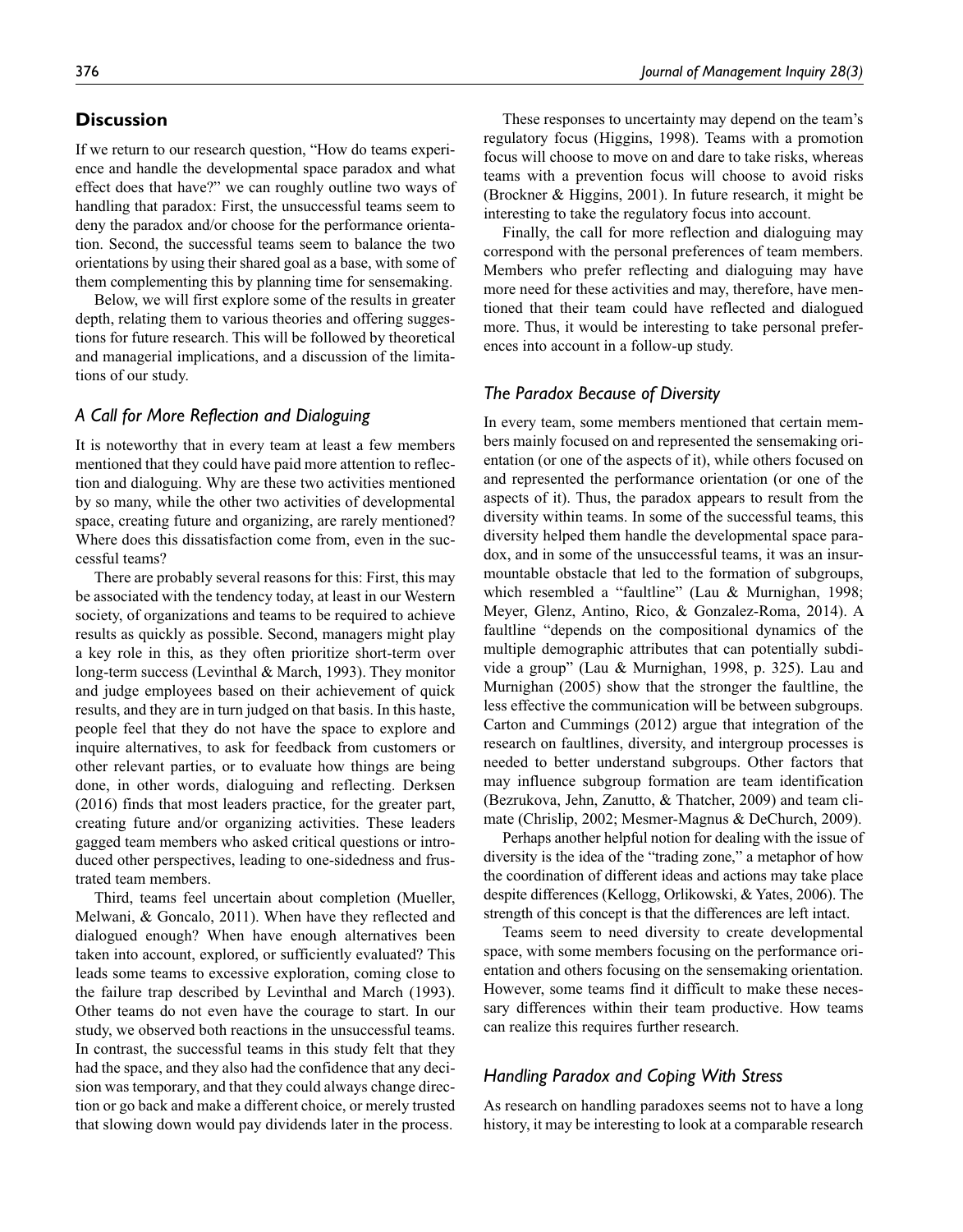area with a longer history. If we consider a paradox as a tension persisting over time and we study ways to handle this tension, we do recognize that this resembles the issue of coping with stress, the process involved when someone attempts to change what is stressful (Lazarus & Folkman, 1987). Looking more closely at the study by Lazarus and Folkman (1987), a few aspects strike us because of their similarity to handling paradoxes. The authors emphasize that coping with stress is a process, the understanding of which entails the need for a research design in which comparisons of coping under different conditions can be made. This resembles our study design comparing successful and unsuccessful teams. Furthermore, they state that coping with stress can be functional and dysfunctional. This depends on reality testing; for example, if a person appraises a situation as changeable when in reality it is not, the coping effort will likely produce a poor outcome (Lazarus & Folkman, 1987), and thus be dysfunctional. This also seems to be the case for handling paradoxes; for example, if one denies the paradox and chooses one side when in reality you need both sides, this will likely produce a poor outcome.

As the question of how people cope with stress has been a topic of research for a much longer time than the question of handling paradoxes, it may be of value and of interest to explore whether and in what way we can learn from research on coping with stress, applying these insights in future research on handling paradoxes.

#### *Theoretical Implications*

Previous studies on handling paradoxes claim that we can only achieve a sustainable result by embracing both sides of the paradox (Beech et al., 2004; Cameron, 1986, 2008; Lewis, 2000; Lewis & Smith, 2014; Lüscher & Lewis, 2008; Miron-Spektor & Argote, 2008; Miron-Spektor et al., 2011; Poole & Van de Ven, 1989; W. K. Smith & Lewis, 2011). Those claims are confirmed by this study. All successful teams paid attention to both sides of the paradox, the performance orientation and the sensemaking orientation, whereas the unsuccessful teams only paid attention to one side of the paradox.

Next, research findings are not unanimous on how we can embrace both sides of the paradox. Therefore, we presented an overview of the suggestions found in the literature about handling paradoxes (Figure 2). Our findings support the idea that handling paradoxes consists of taking three steps: (a) recognizing the paradox, (b) responding to the paradox, and (c) deploying coping strategies (Figure 2). This is, however, the first time that handling paradoxes is presented as a process of three sequential steps. More research is needed to confirm these findings and how these findings can be helpful in handling paradoxes.

An (un)activated paradoxical frame seems to be a prerequisite (Miron-Spektor et al., 2011) for the kind of response to paradoxes. In earlier studies, the paradoxical frame seemed a

personal mind-set. In this study, it seems that a paradoxical frame can also be a team mind-set. If a paradoxical frame can be a team mindset and how this emerges within teams needs further research.

For the coping strategies, the most used strategy by the successful teams in this study was "balancing" the two sides. These teams also used strategies such as reinforcing each other, giving shared meaning, sparring, and differentiating. This corresponds with recent research of Lewis and Smith (2014) that highly performing individuals, teams, and firms apply a combination of strategies when handling paradoxes.

As this is a small study and the model for handling paradoxes (Figure 2) is a first attempt of giving an overview on the process of handling paradoxes, more research on this topic is needed. In the literature so far, handling paradoxes seems mostly studied from an individual perspective. This research tried to study the topic from a team perspective. As a multitude of variables relate to team effectiveness (Antoni & Hertel, 2009), certainly a lot of follow-up research is needed to gain more insight on the team process of handling paradoxes.

#### *Managerial Implications*

In our study, all successful teams had a clear goal, and every team member could individually describe their team goal. Having a clear team goal is often mentioned as an important precondition for team success (Larson & LaFasto, 1989; Levi, 2017; West, 2012; West & Hirst, 2005; Zander, 1994). West (2012) even states that the "... clarity of team objectives is the single most important predictor of team success" (p. 107). Teams, among others, use team goals for evaluating the appropriateness of their actions and decisions (Zander, 1994). The successful teams in our study indeed used their shared team goal as their basis when deciding what they needed to do, while balancing the two sides of the developmental space paradox.

Our study also shows that asking every individual member about the team goal quickly reveals how clear the goal is to the team. This is a simple intervention manager, and teams can undertake, which is not time-consuming. In our research, the teams in which the members had different understandings of their goal were astonished when they realized this. It seems that they were completely unaware of each other's views.

Thus, it appears crucial that every team member has a clear idea about the team goal. In our opinion, this can only be achieved if all team members actively participate in goal setting. We think this is another important precondition for team success. Finally, goal setting is not a one-off activity (Levi, 2017). In our study, it seems that within the successful teams it is more an ongoing process. Bearing in mind that all successful teams had a shared goal, but this was lacking in all the unsuccessful teams, we might ask whether having a clear and shared goal means something more. Does having a clear, shared goal have something to do with the team process? Is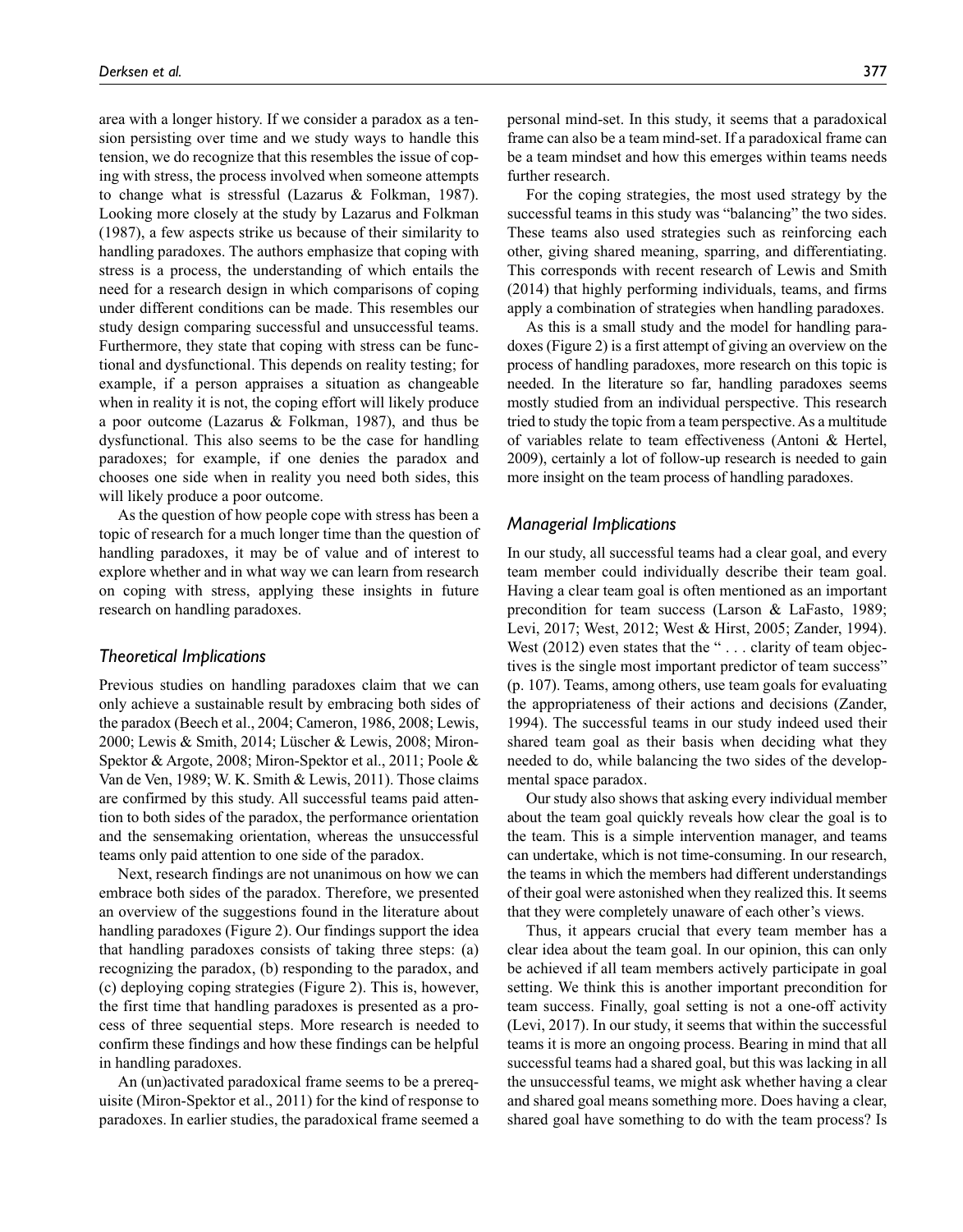creating a clear, shared goal as a team a complex task? Is succeeding in doing this a sign that the team has in fact created developmental space? These questions require further research in the future. The importance of team goals seems beyond doubt, but the suggestion that goal setting requires the active participation of all team members and is an ongoing team process needs further research.

#### *Limitations*

The qualitative approach employed in this study offers insight into how teams experience the developmental space paradox, how they handle it, and the impact of their selected strategies. We also looked for themes in the data. In this respect, the literature is ambiguous about the sample size needed. This varies from 6 to 80 respondents (Guest, Bunce, & Johnson, 2006; Joffe, 2012). The total number of interviews in this study (*N* = 70) therefore seems to be sufficient. However, the sample of 12 teams divided into two groups, successful  $(n = 7)$  and unsuccessful  $(n = 5)$ , is relatively small.

We used the success case method of Brinkerhoff (2002) to gain insight into the impact of selected strategies for handling the developmental space paradox. The criteria for successful and unsuccessful teams were based on West (2012) but were not very strict, and we relied on the judgment of higher management. In a follow-up study, we recommend using more objective criteria to define the successfulness of teams.

Furthermore, the sample consisted of three regular and nine specially composed teams. For future research, we recommend focusing on regular or specially composed teams. If they are combined, we recommend a larger and more balanced sample.

We chose a semistructured interview approach in which we started with open questions, followed by a brief explanation of the developmental space and its paradox. By explaining these two concepts, we controlled the responses of the interviewees. We recommend a follow-up study that does not explicitly explain or mention the developmental space paradox but is still focused on understanding how team members experience and handle this paradox. In addition, the use of interviews relies on the responses of the interviewees, all of whom were interviewed individually. While this broad number of views can offer a good insight into each team, the findings would be even stronger if complemented this with a follow-up study that included researcher observations.

# **Conclusion**

This study examined how teams experience and handle the developmental space paradox and what effect that has. We interviewed individual team members  $(N = 70)$  from 12 teams: seven successful and five unsuccessful.

All teams mentioned that they could have engaged in more reflection and dialogue. It seems that time pressure

leads the unsuccessful teams to focus on performance orientation, while the successful teams devoted attention to both the performance and sensemaking orientations.

The successful teams recognized and experienced the developmental space paradox more often than the unsuccessful teams. Team members appear to take on different roles: some slow down and ask critical questions, adding multiple perspectives (sensemaking orientation), while others want to move forward, plan, and focus on the result (performance orientation). For successful teams, these differences seem to be productive. For the unsuccessful teams, these differences tend to create frustration and a schism or subgroup formation within the teams.

All unsuccessful teams employ defensive coping strategies—repression, denial, and choosing one side—to handle the developmental space paradox. The successful teams seem to employ a kind of "explorative cyclical journey" (Lewis, 2000) in which "paradoxical inquiry" (Miron-Spektor et al., 2011) takes place. As for the coping strategies, the successful teams seem to constantly balance. At one moment, they will decide together to move on and focus on the result, while at another time, they will decide that they need to slow down and look for alternatives. They make these choices explicitly, consciously and as a team, based on their shared and explicitly identified team goal. Some teams that are good at organizing pinpoint the critical moments up front, and plan additional time for reflection and dialoguing at these moments. This study showed that handling the developmental space paradox seems to be a critical factor for the success of teams.

We close this study with two recommendations for teams and managers: invest time in creating a shared and clear idea about the assignment and goals, because that is your guideline during team work; and make space to decide together as a team on what to do when, focusing alternatively on the performance orientation or on the sensemaking orientation.

#### **Acknowledgment**

The authors wish to thank Angelique Bongers for her support with the interviews.

### **Declaration of Conflicting Interests**

The author(s) declared no potential conflicts of interest with respect to the research, authorship, and/or publication of this article.

#### **Funding**

The author(s) received no financial support for the research, authorship, and/or publication of this article.

### **References**

Antoni, C., & Hertel, G. (2009). Team processes, their antecedents and consequences: Implications for different types of teamwork. *European Journal of Work & Organizational Psychology*, *18*, 253-266.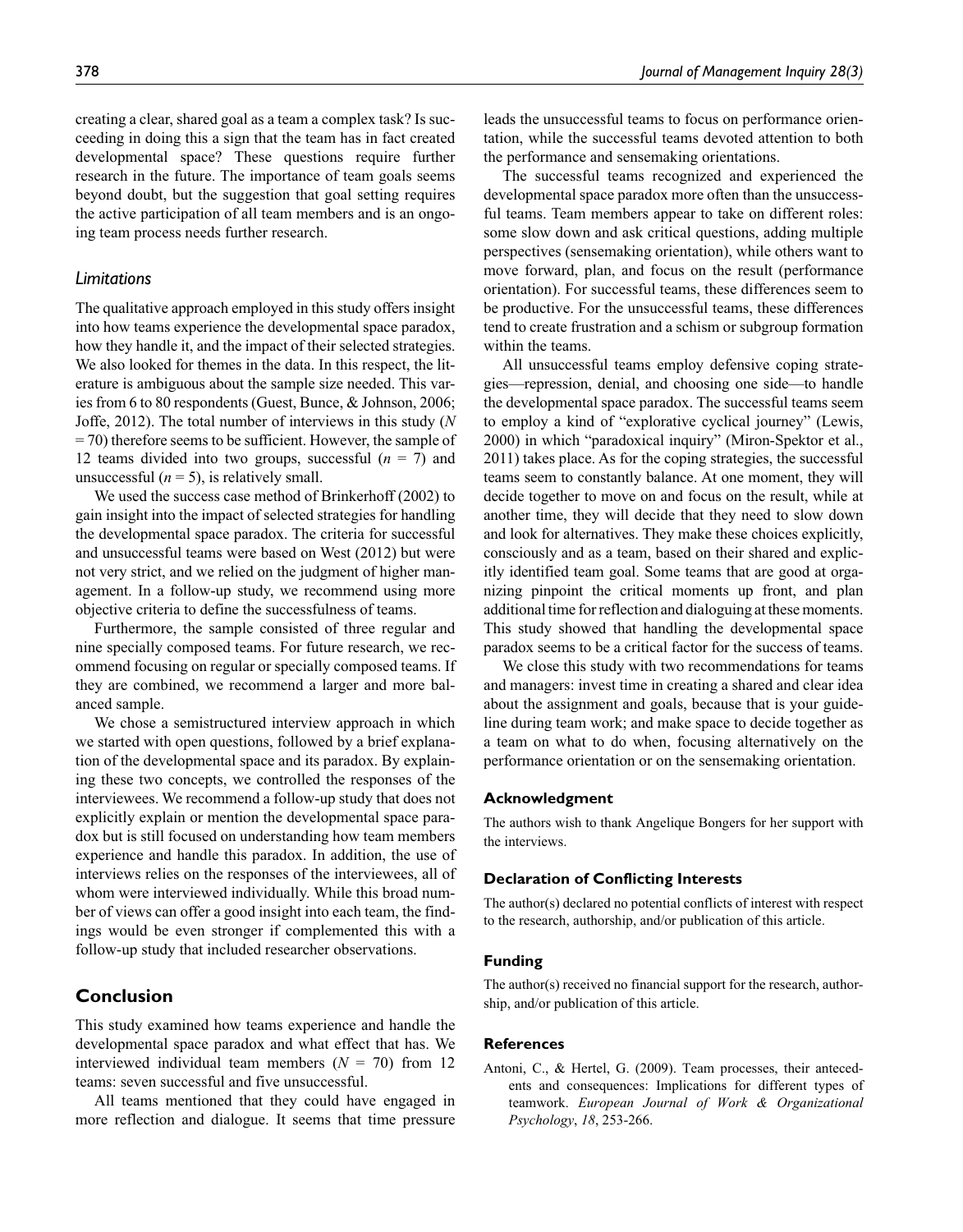- Beech, N., Burns, H., de Caestecker, L., MacIntosh, R., & MacLean, D. (2004). Paradox as invitation to act in problematic change situations. *Human Relations*, *57*, 1313-1332.
- Belbin, R. M. (2010). *Management teams: Why they succeed or fail* (3rd ed.). Oxford, UK: Elsevier.
- Bezrukova, K., Jehn, K. A., Zanutto, E. L., & Thatcher, S. M. B. (2009). Do workgroup faultlines help or hurt? A moderated model of faultlines, team identification, and group performance. *Organization Science*, *20*, 35-50.
- Braun, V., & Clarke, V. (2006). Using thematic analysis in psychology. *Qualitative Research in Psychology*, *3*, 77-101.
- Brinkerhoff, R. O. (2002). *The success case method: Find out quickly what's working and what's not*. San Francisco, CA: Berrett-Koehler.
- Brockner, J., & Higgins, E. T. (2001). Regulatory focus theory: Implications for the study of emotions at work. *Organizational Behavior and Human Decision Processes*, *86*, 35-66.
- Byström, K., & Järvelin, K. (1995). Task complexity affects information seeking and use. *Information Processing & Management*, *31*, 191-213.
- Cameron, K. S. (1986). Effectiveness as paradox: Consensus and conflict in conceptions of organizational effectiveness. *Management Science*, *32*, 539-553.
- Cameron, K. S. (2008). Paradox in positive organizational change. *The Journal of Applied Behavioral Science*, *44*, 7-24.
- Carton, A. M., & Cummings, J. N. (2012). A theory of subgroups in work teams. *Academy of Management Review*, *37*, 441-470.
- Chrislip, D. D. (2002). *The collaborative leadership fieldbook: A guide for citizens and civic leaders*. San Francisco, CA: Jossey-Bass.
- Clegg, S. R., Vieira da Cunha, J., & Pina e Cunha, M. (2002). Management paradoxes: A relational view. *Human Relations*, *55*, 483-503.
- Coenders, J. J. (2008). *Leerarchitectuur* [Learning architecture] (Doctoral thesis). Eburon Uitgeverij B.V., Delft, The Netherlands.
- Corso, M., Martini, A., Paolucci, E., & Pellegrini, L. (2001). Knowledge management in product innovation: An interpretative review. *International Journal of Management Reviews*, *3*(4), 341-352.
- Crabtree, B. F., & Miller, W. L. (1999). Using codes and code manuals: A template organizing style of interpretation. In B. F. Crabtree & W. L. Miller (Eds.), *Doing qualitative research* (2nd ed., pp. 163-178). Thousand Oaks, CA: Sage.
- Creswell, J. W., & Miller, D. L. (2000). Determining validity in qualitative inquiry. *Theory Into Practice*, *39*, 124-131.
- Cummings, T. G., & Worley, C. G. (2009). *Organization development and change* (9th ed.). Mason, OH: South Western Cengage Learning.
- Curşeu, P., Lucian Jansen, R. J. G., & Chappin, M. M. H. (2013). Decision rules and group rationality: Cognitive gain or standstill? *PLoS ONE*. Retrieved [http://www.plosone.org/article/](http://www.plosone.org/article/info%3Adoi%2F10.1371%2Fjournal.pone.0056454) [info%3Adoi%2F10.1371%2Fjournal.pone.0056454](http://www.plosone.org/article/info%3Adoi%2F10.1371%2Fjournal.pone.0056454)
- Davies, D., & Dodd, J. (2002). Qualitative research and the question of rigor. *Qualitative Health Research*, *12*, 279-289.
- Derksen, K. (2016). *Creating developmental space for better team results: Four exploratory studies* (Doctoral thesis). Vrije Universiteit Amsterdam, The Netherlands.
- Derksen, K., de Caluwé, L., Rupert, J., & Simons, R.-J. (2014). Assessing developmental space in teams. *Team Performance Management: An International Journal*, *20*, 277-293.
- Derksen, K., de Caluwé, L., & Simons, R. J. (2011). Developmental space for groups working on innovation. *Human Resource Development International*, *14*, 253-271.
- Fredberg, T. (2014). If I say it's complex, it bloody well will be: CEO strategies for managing paradox. *The Journal of Applied Behavioral Science*, *50*, 171-188.
- Goleman, D., Boyatzis, R., & McKee, A. (2002). The emotional reality of teams. *Journal of Organizational Excellence*, *21*(2), 55-65.
- Gratton, L. (2007). *Hot spots: Why some teams, workplaces and organizations buzz with energy—And others don't*. San Francisco, CA: Berrett-Koehler.
- Guba, E. G., & Lincoln, Y. S. (1994). Competing paradigms in qualitative research. In N. K. Denzin & Y. S. Lincoln (Eds.), *Handbook of qualitative research* (pp. 105-117). Thousand Oaks, CA: Sage.
- Guest, G., Bunce, A., & Johnson, L. (2006). How many interviews are enough? An experiment with data saturation and variability. *Field Methods*, *18*, 59-82.
- Handy, C. B. (1994). *The age of paradox*. Cambridge, MA: Harvard Business School.
- Healy, M., & Perry, C. (2000). Comprehensive criteria to judge validity and reliability of qualitative research within the realism paradigm. *Qualitative Market Research*, *3*, 118-126.
- Heracleous, L., & Wirtz, J. (2014). Singapore airlines: Achieving sustainable advantage through mastering paradox. *The Journal of Applied Behavioral Science*, *50*, 150-170.
- Higgins, E. T. (1998). *Promotion and prevention: Regulatory focus as a motivational principle* (Vol. 30). San Diego, CA: Academic Press.
- Hoebeke, L. (2004). Dilemmas and paradoxes in organizing change processes: A critical reflection. In J. Boonstra (Ed.), *Dynamics of organizational change and learning* (pp. 149- 171). Chichester, UK: John Wiley.
- Jarzabkowski, P., Le, J. K., & Van de Ven, A. H. (2013). Responding to competing strategic demands: How organizing, belonging, and performing paradoxes coevolve. *Strategic Organization*, *11*(3), 245-280.
- Jay, J. (2012). Navigating paradox as a mechanism of change and innovation in hybrid organizations. *Academy of Management Journal*, *56*, 137-159.
- Joffe, H. (2012). Thematic analysis. In D. Harper & A. Thompson (Eds.), *Qualitative research methods in mental health and psychotherapy: A guide for students and practitioners* (pp. 209- 223). Chichester, UK: Wiley-Blackwell.
- Jules, C., & Good, D. (2014). Introduction to special issue on paradox in context: Advances in theory and practice. *The Journal of Applied Behavioral Science*, *50*, 123-126.
- Kahane, K. (2010). *Power and love: A theory and practice of social change*. San Francisco, CA: Berrett-Koehler.
- Kellogg, K. C., Orlikowski, W. J., & Yates, J. (2006). Life in the trading zone: Structuring coordination across boundaries in postbureaucratic organizations. *Organization Science*, *17*, 22-44.
- Kessels, J. (2004). The knowledge revolution and the knowledge economy: The challenge for HRD. In J. Woodall, M. Lee, & J. Stewart (Eds.), *New frontiers in HR* (pp. 165-179). London: Routledge.
- King, N. (2012). Doing template analysis. In G. Symon & C. Cassell (Eds.), *Qualitative organizational research* (pp. 426-450). Los Angeles, CA: Sage.
- Larson, C., & LaFasto, F. (1989). *Teamwork: What must go right/ what can go wrong*. Newbury Park, CA: Sage.